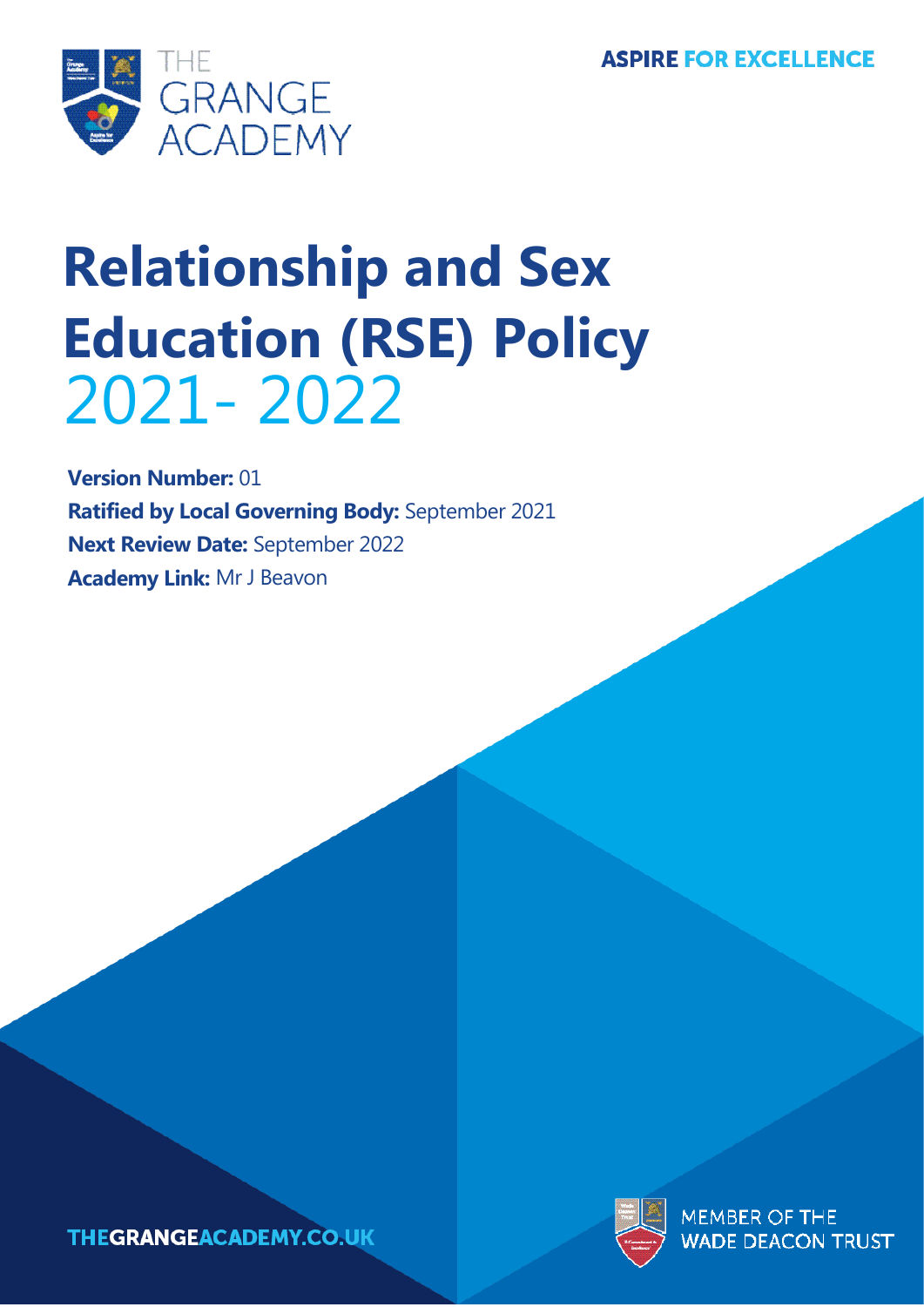#### **Based on the DFE Guidelines**

#### **Location and Dissemination**

This document is freely available on request to the entire school community. The policy is referred to in relevant areas of the curriculum. A copy of the policy can be found on The Grange Academy website.

#### **Basic Information**

This policy covers The Grange Academy's approach to Relationships and Sex Education for Key Stage  $1 - 4$ .

This policy statement is inspired by key school documents, statements and policies, including the DfE's guidance on RSE, Teaching and Learning, Child Protection and Confidentiality and has been developed in consultation with the Principal, Designated safeguarding leads, the Associate Assistant Principal responsible for managing and maintaining RSE, the pastoral team and parents.

#### **Policy available to parents and carers**

Parents will be informed about the policy through the school website and hardcopies will be made available on request. Translations may also be made available on request.

#### **The overall school aims and objectives**

The Grange Academy is committed to promoting a safe and healthy lifestyle. We recognize that this is only possible if students are safe and able to make safe decisions. RSE is a vital way of preparing students to make these decisions. Underpinning our teaching of RSE are The Grange Academy core values ASPIRE.

#### **Rationale**

We define 'relationships and sex education' as learning about physical, moral and emotional development that students need in order to understand their own and others sexuality. Whilst the knowledge of biology and the reproductive system is important, RSE is concerned with attitudes and values, personal and social skills, respect for self and others, family, stable loving relationships, feelings, gender roles and decision-making. It is about the physical, emotional, social, moral and legal dimensions of human sexuality as well as factual teaching about sex, sexuality and sexual health.

We believe it is important to address this area of the curriculum because pupils have a universal entitlement to learning that will enable them to live safe, fulfilled and healthy lives. The programme contributes to protecting children and young people by addressing national and local health priorities. Recent NSPCC studies have also directly informed the programme. The programme also acts to protect children and young people from concerns raised through the pastoral system in school.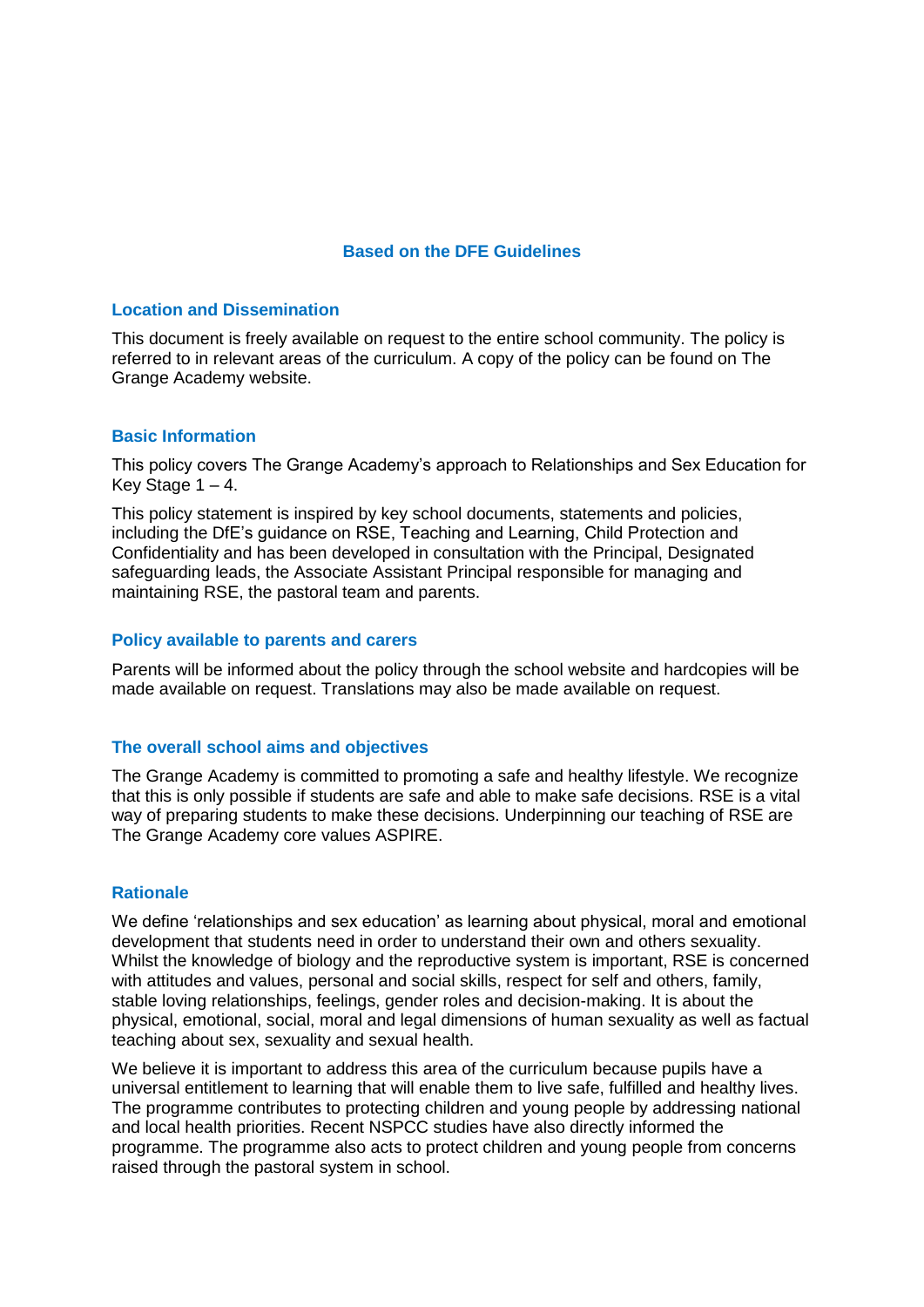Aspects of RSE are a statutory entitlement for young people at Key Stages 3 and 4. It provides a comprehensive body of knowledge and understanding about sexual health to manage fertility and avoid infection.

# **The aims and objectives of our programme**

RSE, as part of the SMSC education curriculum, is vital to the development of the young people in our school. The planned programs are designed to help them deal with difficult moral, social and health-related issues that arise in their lives and in society. They also help them to develop the knowledge, skills and understanding they need to live confident, healthy, independent lives as individuals, parents, workers and members of society. Effective RSE is a key component in our approach to safeguarding our pupils through the curriculum.

## **The intended learning outcomes**

Through the RSE curriculum at Key Stage 1 and 2, we aim for children to:

- Develop the confidence to talk, listen and think about feelings and relationships
- Make and maintain friendships
- Understand the importance of respect, responsibility, love and care in relationships
- Understand and respect different types of families, including families with same sex parents
- Develop positive attitudes about growing up
- Explore their own and other people's attitudes and values
- Challenge and prevent discrimination based on sexual orientation and gender
- Prevent sexist, sexual, homophobic and transphobic language and bullying
- Challenge gender stereotypes and inequality and promote equality and respect in relationships
- Know the correct biological names for the parts of the body, including the male and female reproductive parts
- Know and understand about emotional, social and physical changes at puberty
- Know and understand about reproduction
- Know about human sexuality
- Discuss their concerns and correct misunderstanding they may have gained from the media and peers
- Keep safe online and offline
- Recognise when something is risky or unsafe
- Know where are how to seek information and advice when they need help

## **By the end of Key Stage 3**

## **Pupils will be able to:**

- Manage changing relationships
- Recognise risk of personal safety in sexual behaviour and be able to make safe decisions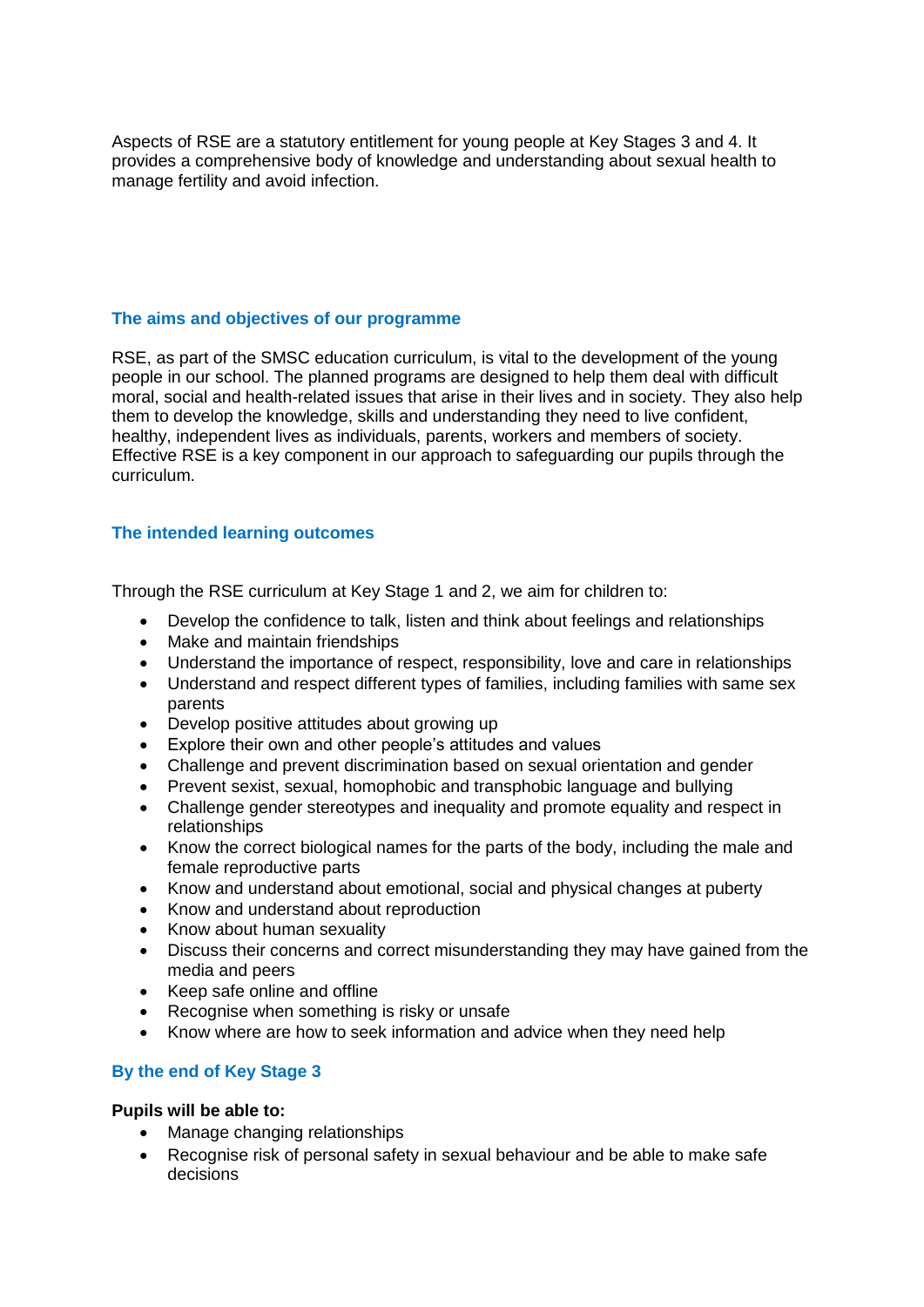- Ask for help and support
- Explain the relationship between their self-esteem and how they see themselves
- Develop skills of assertiveness in order to resist peer pressure and stereotyping
- See the complexity of moral, social and cultural issues and be able to form a view of their own
- Develop good interpersonal skills to sustain existing relationships as they grow and change and to help them make new relationships
- Be tolerant of the diversity of personal, social and sexual preference in relationships
- Develop empathy with the core values of family life in all its variety of forms
- Recognise the need for commitment, trust and love in meaningful relationships which may manifest themselves in a variety of forms, including marriage
- Recognise the stage of emotions in relation to loss and change caused by divorce, separation and new family members and how to manage their feelings positively

# **Pupils will know and understand:**

- That fertilisation in humans is the fusion of the male and female cell
- The physical and emotional changes that take place during adolescence
- About the human reproductive system, including the menstrual cycle and fertilisation
- How the foetus develops in the uterus
- How the growth and reproduction of bacteria and the replication of viruses can affect health
- How the media influences understanding and attitudes towards sexual health
- How good relationships can promote mental wellbeing
- The law relating to sexual behaviour of young people
- A range of sources of advice and support clinics

## **Pupils will have considered:**

- The benefits of sexual behaviour within a committed relationship
- How self-concept affects their self-confidence and behaviour
- The importance of respecting differences in relation to gender and sexuality
- How it feels to be different and be discriminated against
- Issues such as the costs of early sexual activity
- The unacceptability of prejudice and homophobic bullying
- What rights and responsibilities mean in relationships

#### **By the end of Key Stage 4 Pupils will be able to:**

- Recognise the influences and pressures around sexual behaviour and respond appropriately and confidently seek professional health advice
- Manage emotions associated with changing relationships with parents and friends
- See both sides of an argument and express and justify a personal opinion
- Have the determination to stand up for their beliefs and values
- Make informed choices about the pattern of their lifestyle which promote wellbeing
- Have the confidence to assert themselves and challenge offending behaviour
- Develop qualities of empathy and sympathy and the ability to respond emotionally to the range and depth of feelings within close relationships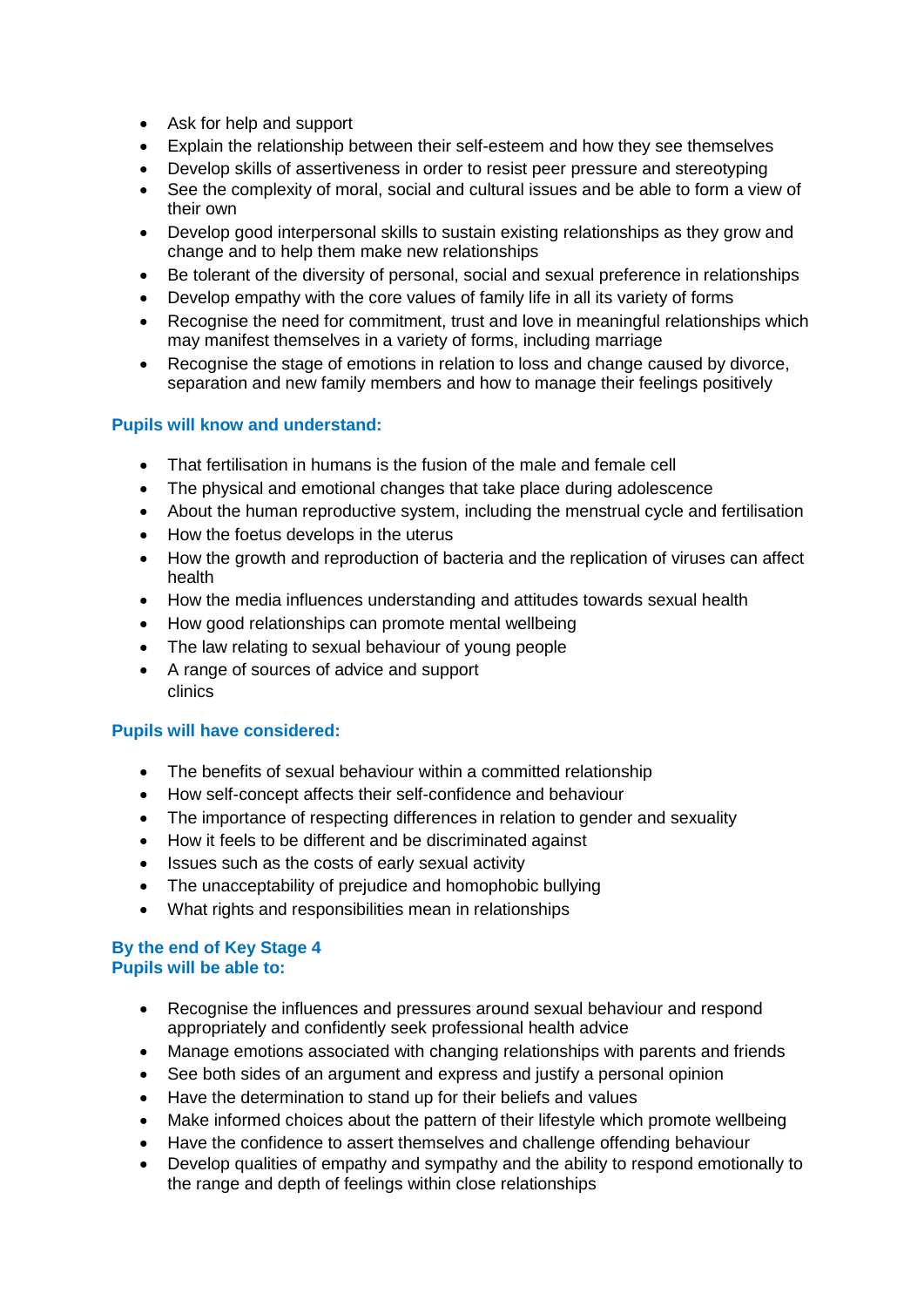- Work co-operatively with a range of people who are different from themselves
- Recognise attributes of positive and negative relationships

# **Pupils will know and understand:**

- The way in which hormonal control occurs, including the effects of the sex hormones
- Some medical uses of hormones including the control and promotion of fertility
- The defence mechanisms of the body
- How sex is determined in humans
- How HIV and other sexually transmitted infections affect the body
- The risks of early sexual activity and the link with the use of alcohol
- The link between eating disorders and self-image and sexual identity
- How different forms of contraception work and where to get advice
- The role of statutory and voluntary organisations
- The law in relation to sexual activity for young people and adults
- How their own identity is influenced by their personal values, those of their family and of society
- How to respond appropriately within a range of social relationships
- The qualities of good parenting and its value to family life
- How to access the statutory and voluntary agencies which support relationships in crisis
- The benefits of marriage or a stable partnership in bringing up children
- The way different forms of relationship including marriage depend for their success on maturity and commitment

## **Pupils will have considered:**

- Their developing sense of sexual identity and feel confident and comfortable with it
- How personal, family and social values influence behaviour
- The arguments around moral issues such as abortion, contraception and the age of consent
- The individual contributions made by partners in a sustained relationship and how these can be of joy or benefit to both
- The consequences of close relationships, including having children and how this will create family ties which impact on their lives and those of others.

## **Please note some of these outcomes will be achieved through other curriculum areas such as Science, Computing and Drama.**

## **How we will assess this learning?**

As with any learning, the assessment of young people's personal, social and emotional development is important. It provides information that indicates their progress and achievement informs the development of the programme.

Young people do not pass or fail in this area of learning, but have the opportunity to reflect on their own learning and personal experiences, and set personal goals and agree strategies to reach them. This process of reflective assessment has a positive impact on young people's self-awareness and self-esteem, and there are opportunities to record learning and progress in different ways.

We will assess pupil's learning through; in class question and answer, discussion, group work, peer assessment, self-assessment and marking.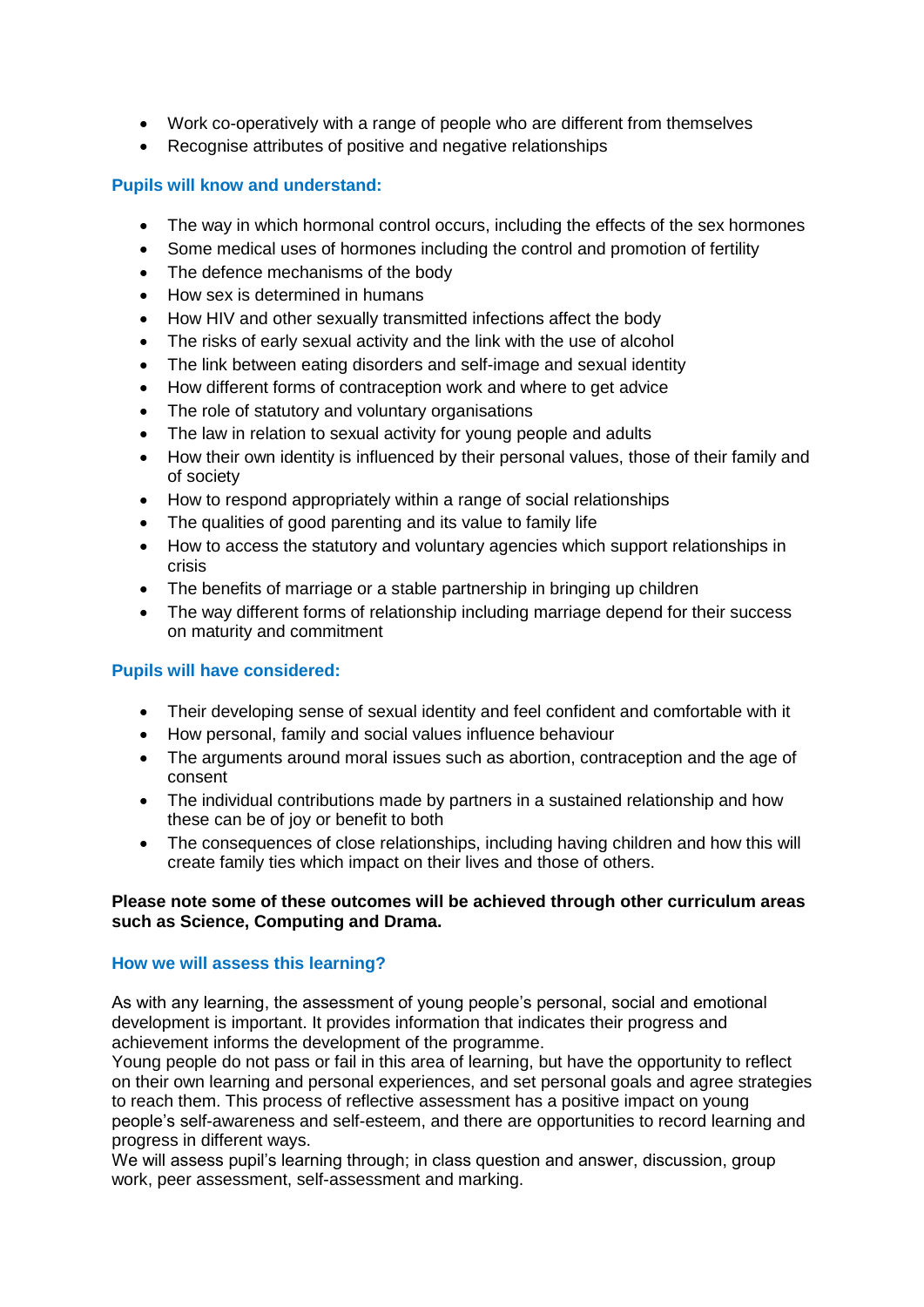#### **Inclusion and differentiation**

Our RSE programmes recognise that young people will bring prior learning and real life experiences to their learning. Our programmes respect and build on these, providing programmes that reflect both the universal and unique needs of our students. In this way, the programmes recognise and respect pupils' different abilities, levels of maturity and personal circumstances; for example, their own sexual orientation, gender identity, faith or culture (which may, depending on their age and maturity, not be something they have yet considered or may be emerging) or the sexual orientation, gender identity, faith or culture of their immediate family, close friends and wider community.

#### **Pupils with additional educational needs**

As far as is appropriate, young people with special educational needs follow the same RSE programme as all other students. Careful consideration is given concerning the level of differentiation needed, and in some cases the content or delivery will be adapted. Learning support assistants work with individual pupils where required, sometimes on a one to one basis.

It is the school's policy not to withdraw young people with special educational needs from RSE to catch up on other national curriculum subjects, as we believe that these aspects of personal and social development are as important as academic achievement.

#### **Topics covered and broadly when**

Full curriculum details are available through the school website. These will outline key content and themes covered.

#### **Parent and carers involvement**

We are committed to working with parents and carers. Parents and carers are invited to contact the school directly with any queries or concerns. The resources used are also available on request.

## **Key Stage 1 and 2**

Parents do not have the right to withdraw their children from relationships education.

Parents have the right to withdraw their children from the non-statutory components of sex education within RSE.

Requests for withdrawal should be put in writing and addressed to the head teacher.

Alternative work will be given to pupils who are withdrawn from sex education.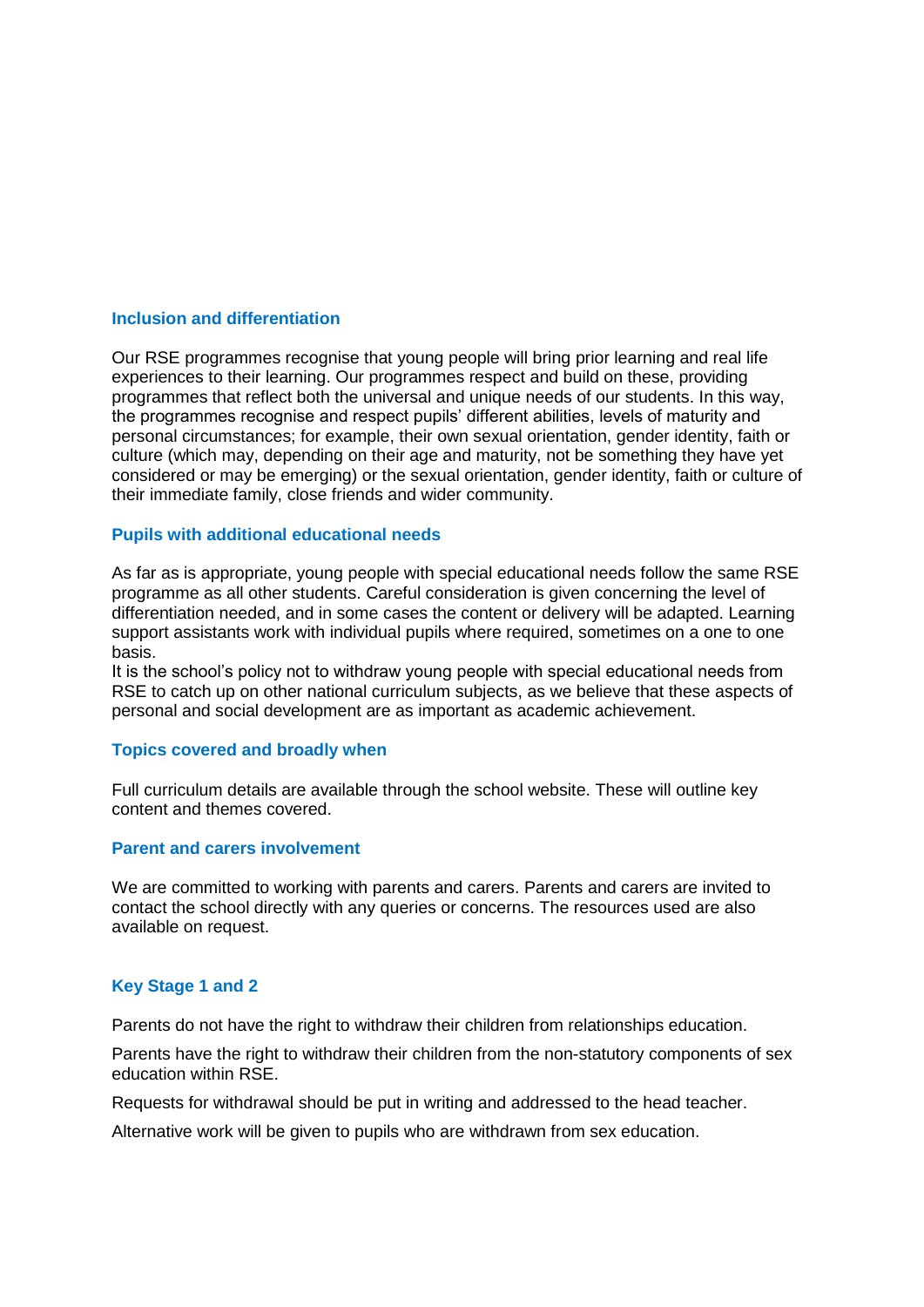# **Key stage 3 and 4**

#### **Right to withdraw**

Parents have the right to withdraw their children from the non-statutory components of sex education within RSE up to and until 3 terms before the child turns 16. After this point, if the child wishes to receive sex education rather than being withdrawn, the school will arrange this.

Requests for withdrawal should be put in writing and addressed to the head teacher.

A copy of withdrawal requests will be placed in the pupil's educational record. The head teacher will discuss the request with parents and take appropriate action.

Alternative work will be given to pupils who are withdrawn from sex education.

If a parent or carer requests that their child be removed from 'sex education', the school will provide support by ensuring the child understands that if they have questions they may still speak with a member of staff directly.

The school will also provide other SMSC education work on the themes of positive social relationships and managing change. This will be completed in a supervised location in school.

## **Teaching methods**

The RSHE programme will be taught through a range of teaching methods these are outlined in the Teaching and Learning policy. Our programme recognises that young people will bring prior learning and real life experiences to their learning. Our programme respects and builds on these, providing a programme that reflects both the universal and unique needs of our students.

The RSHE programme for all students at The Grange Academy will be delivered through the SMSC programme which consists of the following: Key Stage 1 and 2

- 2 x 30minute lessons per week, to be delivered by class teachers
- External agencies, such as school nurses and health professions

Key Stage 3

- Individual SMSC lessons throughout the academic year
- Weekly Wellbeing and RSHE/SMSC form times
- External agencies, such as school nurses and sexual health professions
- Themed assemblies across the academic year
- Throughout the curriculum in Science and P.E